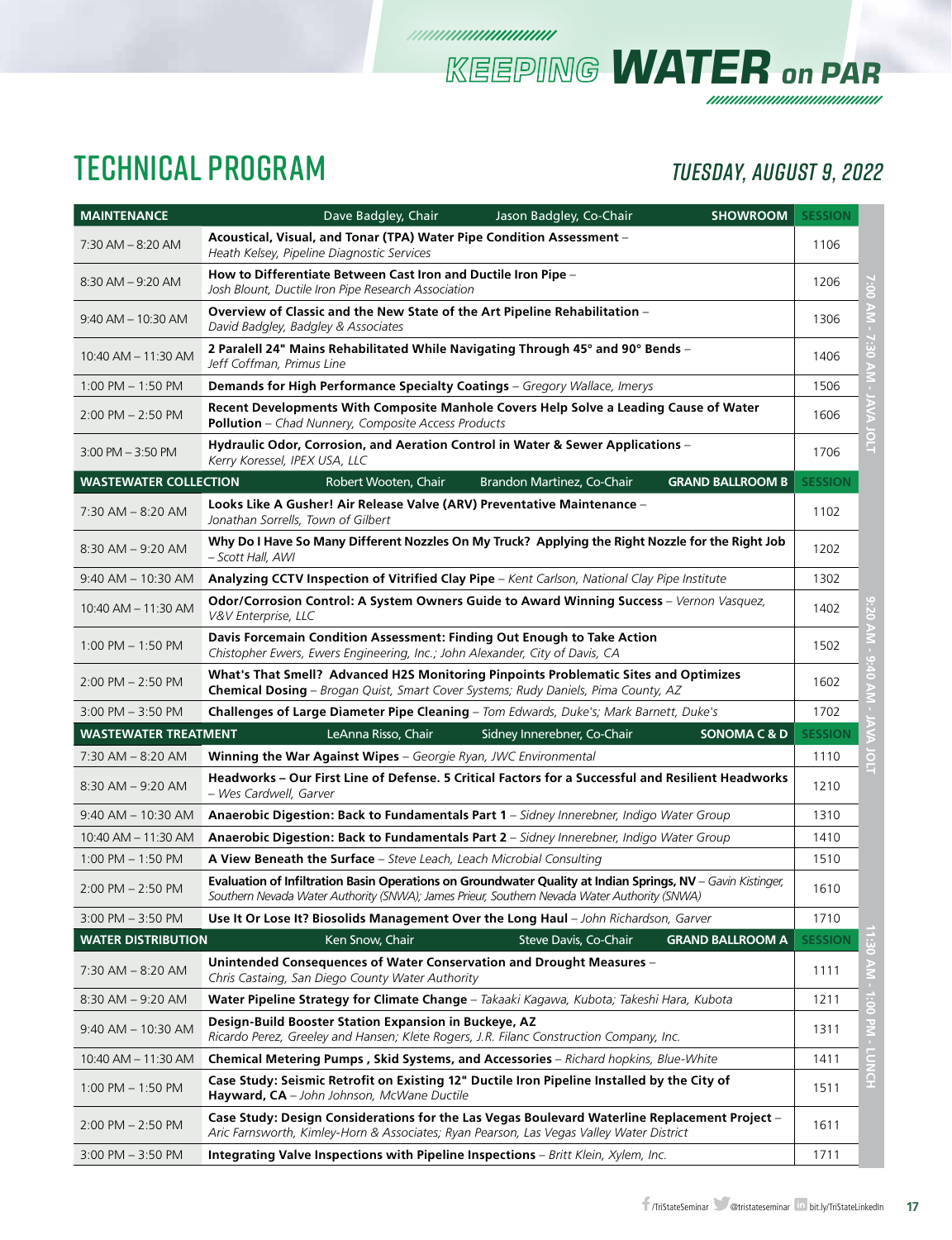



### TECHNICAL PROGRAM *TUESDAY, AUGUST 9, 2022*

|                             | <b>ELECTRICAL/INSTRUMENTATION &amp; CONTROLS</b><br><b>SONOMA B</b><br>Peter Beaulieu, Chair<br>Heath Szymanski, Co-Chair                                                        | <b>SESSION</b> |                 |
|-----------------------------|----------------------------------------------------------------------------------------------------------------------------------------------------------------------------------|----------------|-----------------|
| $7:30$ AM $-$ 8:20 AM       | <b>Planning for Startup</b> – Edward McDaniel, Jacobs Engineering                                                                                                                | 1114           |                 |
| $8:30$ AM $-9:20$ AM        | Ultrasonic vs Radar vs Laser in Pumping Station Applications - Addison Himes, ABB                                                                                                | 1214           |                 |
| $9:40$ AM $- 10:30$ AM      | Protecting Motors From Damage on PWM Systems - Mark Gaskill, Nidec Motor Corporation                                                                                             | 1314           | $\ddot{\rm s}$  |
| 10:40 AM - 11:30 AM         | Know the Level in Your Lift Station - Phil Colin, Flowline, Inc.;<br>Michael Kennedy, California Environmental Controls, Inc.                                                    | 1414           | ΚN              |
| $1:00$ PM $-1:50$ PM        | Accurate and Reliable Level Measurement Doesn't Have to Be Hard or Expensive – Steve McCuskey, VEGA                                                                              | 1514           | $rac{1}{2}$     |
| $2:00$ PM $- 2:50$ PM       | Installing and Mapping Underground Infrastructure While Capturing GPS –<br>Alyssa Dettloff, Subsite Electronics                                                                  | 1614           | AIN             |
| $3:00$ PM $-3:50$ PM        | <b>Ensuring Reliable Data With Online Sensors</b> - Benjamin Barker, YSI Inc, a Xylem brand                                                                                      | 1714           |                 |
|                             | <b>ENVIRONMENTAL HEALTH/SAFETY &amp; SECURITY</b> James Taylor, Chair<br>Tim Page-Bottorff, Co-Chair<br><b>NAPA A &amp; B</b>                                                    | <b>SESSION</b> | ē               |
| $7:30$ AM $-8:20$ AM        | <b>Confessions of a Traveling Zombie</b> - Tim Page-Bottorf, Total Safety Compliance                                                                                             | 1108           |                 |
| 8:30 AM - 9:20 AM           | Accident Awareness and Loss Prevention – Rusty Nezat, Nezat Training and Consulting, Inc.                                                                                        | 1208           |                 |
| $9:40$ AM $- 10:30$ AM      | Active Shooter and Workplace Violence - Shayne Anderson, Eye On Safety                                                                                                           | 1308           |                 |
| 10:40 AM - 11:30 AM         | Gas Monitor Competence Training: The Big Hole in Confined Space Entry Training -<br>Jason Call, TINOSI, Inc.                                                                     | 1408           |                 |
| $1:00$ PM $- 1:50$ PM       | Improving Safety With Connected Safety Technology - Megan Irvine, Blackline Safety                                                                                               | 1508           |                 |
| $2:00$ PM $- 2:50$ PM       | What Municipalities Should Know About the OSHA Excavation and Trenching Standard -<br>Kris Graham, United Rentals Trench Safety                                                  | 1608           | 02:5            |
| $3:00$ PM $-3:50$ PM        | OSHA Excavation and Trenching Standard - What Protective Systems Are Available for<br>Municipalities or Contractors? - Joe Wise, United Rentals Trench Safety                    | 1708           |                 |
| <b>GROUNDWATER/RECHARGE</b> | Geno Mammini, Chair<br>Don Hanson, Co-Chair<br><b>NAPA C &amp; D</b>                                                                                                             | <b>SESSION</b> |                 |
| 7:30 AM - 8:20 AM           | Well Development and Rehabilitation: Impacts on Well Efficiency and Water Quality – Part 1 –<br>Mike Schnieders, Water Systems Engineering, Inc.; Edd Schofield, Johnson Screens | 1104           |                 |
| $8:30$ AM $-9:20$ AM        | Well Development and Rehabilitation: Impacts on Well Efficiency and Water Quality – Part 2 –<br>Mike Schnieders, Water Systems Engineering, Inc.; Edd Schofield, Johnson Screens | 1204           |                 |
| $9:40$ AM $- 10:30$ AM      | Well Infrastructure Renewal Program - Part 1 - Geoffrey Bates, California Water Service                                                                                          | 1304           | ĔГ              |
| 10:40 AM - 11:30 AM         | Well Infrastructure Renewal Program - Part 2 - Geoffrey Bates, California Water Service                                                                                          | 1404           |                 |
| $1:00$ PM $- 1:50$ PM       | Rapid-High Resolution Zone-Testing for Groundwater Pilot Holes and Test Wells -<br>Noah Heller, BESST, Inc.                                                                      | 1504           |                 |
| $2:00$ PM $- 2:50$ PM       | Hopi Regional Water System: Planning, Design, and Construction -<br>Jennifer Hill, Daniel B. Stephens & Associates                                                               | 1604           |                 |
| $3:00$ PM $-3:50$ PM        | <b>Importance of Re-Injection to a Desert Area</b> – David Hilliard, GHD, Inc.; Joy Crutchfield, GHD, Inc.                                                                       | 1704           |                 |
| <b>LABORATORY</b>           | John Shephard, Co-Chair<br>SONOMA A<br>Dana LaRance, Chair                                                                                                                       | <b>SESSION</b> |                 |
| 7:30 AM - 8:20 AM           | TECTA B16: World's First Automated Microbiological Water Quality Testing System -<br>Ryan Howard, Pathogen Detection Systems, Inc.                                               | 1103           | $-$ MY 08:      |
| $8:30$ AM $-9:20$ AM        | Nuisance Water Source Determination - Alex Albarran, City of Henderson; Rita Smith, City of Henderson                                                                            | 1203           |                 |
| $9:40$ AM $- 10:30$ AM      | The Environmental Laboratory: Microbiological Analyses & Water Sample Collection Procedures<br>- Part 1 - Marci Payne, Legend Technical Services of Arizona, Inc.                | 1303           |                 |
| 10:40 AM - 11:30 AM         | The Environmental Laboratory: Microbiological Analyses & Water Sample Collection Procedures<br>- Part 2 - Marci Payne, Legend Technical Services of Arizona, Inc.                | 1403           | 1:00 PM - LUNCH |
| $1:00$ PM $- 1:50$ PM       | Enzymatic Methods for Testing Bacteria in Various Waters - Shawn Dubois, IDEXX Laboratories                                                                                      | 1503           |                 |
| $2:00$ PM $- 2:50$ PM       | Outrageous Laboratory Practices and Outlandish Assessment Findings -<br>Michelle Wade, A2LA Work Place Training; Valerie Slaven, PDC Laboratories, LLC                           | 1603           |                 |
| $3:00$ PM $- 3:50$ PM       | QC Procedures for pH, DO, Chlorine (DPD Method), & Turbidity Analyses at In-House Laboratories -<br>Peter Strimple                                                               | 1703           |                 |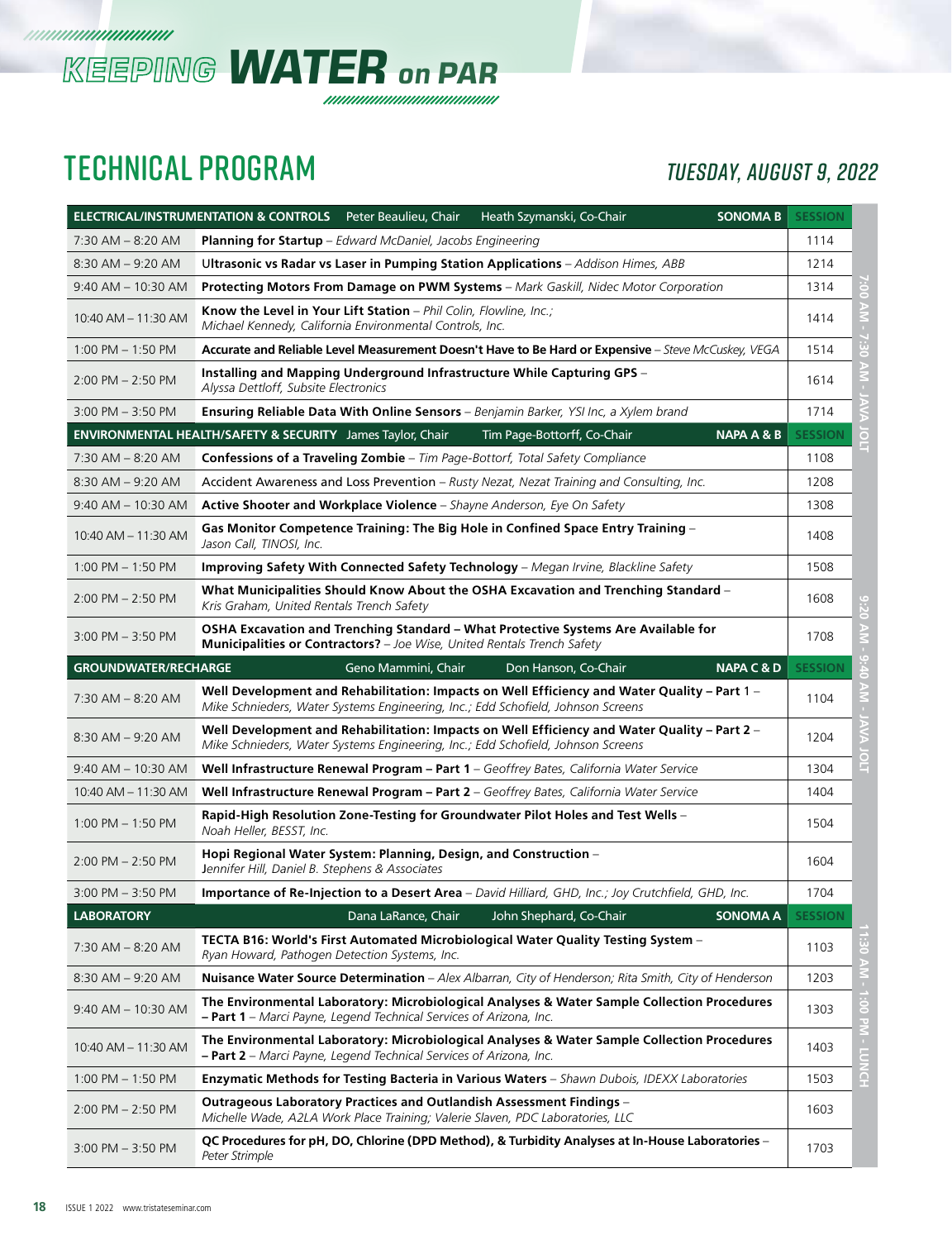### TECHNICAL PROGRAM *TUESDAY, AUGUST 9, 2022*

*KEEPING WATER on PAR*

| <b>STORMWATER</b>      | Jenn Davis, Chair<br>Jessica Gaffney, Co-Chair<br><b>GRANDVIEW LOUNGE</b>                                                                           | <b>SESSION</b> |
|------------------------|-----------------------------------------------------------------------------------------------------------------------------------------------------|----------------|
| $7:30$ AM $-$ 8:20 AM  | Cigarette Waste and the Waters of America - Kenneth Beckstead, Cigarette Pollution Solutions                                                        | 1113           |
| $8:30$ AM $-9:20$ AM   | City of Las Vegas "Keep It Pristine" Storm Drain Artwork Project - Sherri McMahon, City of Las Vegas;<br>Myranda Bair, Artist & Educator            | 1213           |
| $9:40$ AM $- 10:30$ AM | Stormwater as a Utility: A Case Study on Stormwater Rates - Ed Schenk, Flagstaff Water Services                                                     | 1313           |
| 10:40 AM - 11:30 AM    | A New Day for Green/Multi-Benefit Stormwater Infrastructure in LA County -<br>Matt Frary, Los Angeles County Public Works                           | 1413           |
| $1:00$ PM $-1:50$ PM   | ADOTs MS4 Stormwater Sampling Program - David Mack, ADOT Environmental Planning;<br>Rebecca Sydnor, Wood PLC                                        | 1513           |
| $2:00$ PM $- 2:50$ PM  | Managing Stormwater in Real-Time During Repetitive Flood Disasters -<br>Ed Schenk, Flagstaff Water Services; Corryn Smith, Flagstaff Water Services | 1613           |
| $3:00$ PM $-3:50$ PM   | Stormwater Pressure Pipelines 101: What We Expect in Service Life and How to Check Them -<br>Christopher Ewers, Ewers Engineering, Inc.             | 1713           |

///////////////////////////



# *HanG on To YouR BadgE*

*ONCE THE SEMINAR IS OVER, YOU WILL NEED YOUR CONFIRMATION NUMBER TO RETRIEVE YOUR CEU INFORMATION.*

> 1st Half 1/2H4c Smith & Loveless #26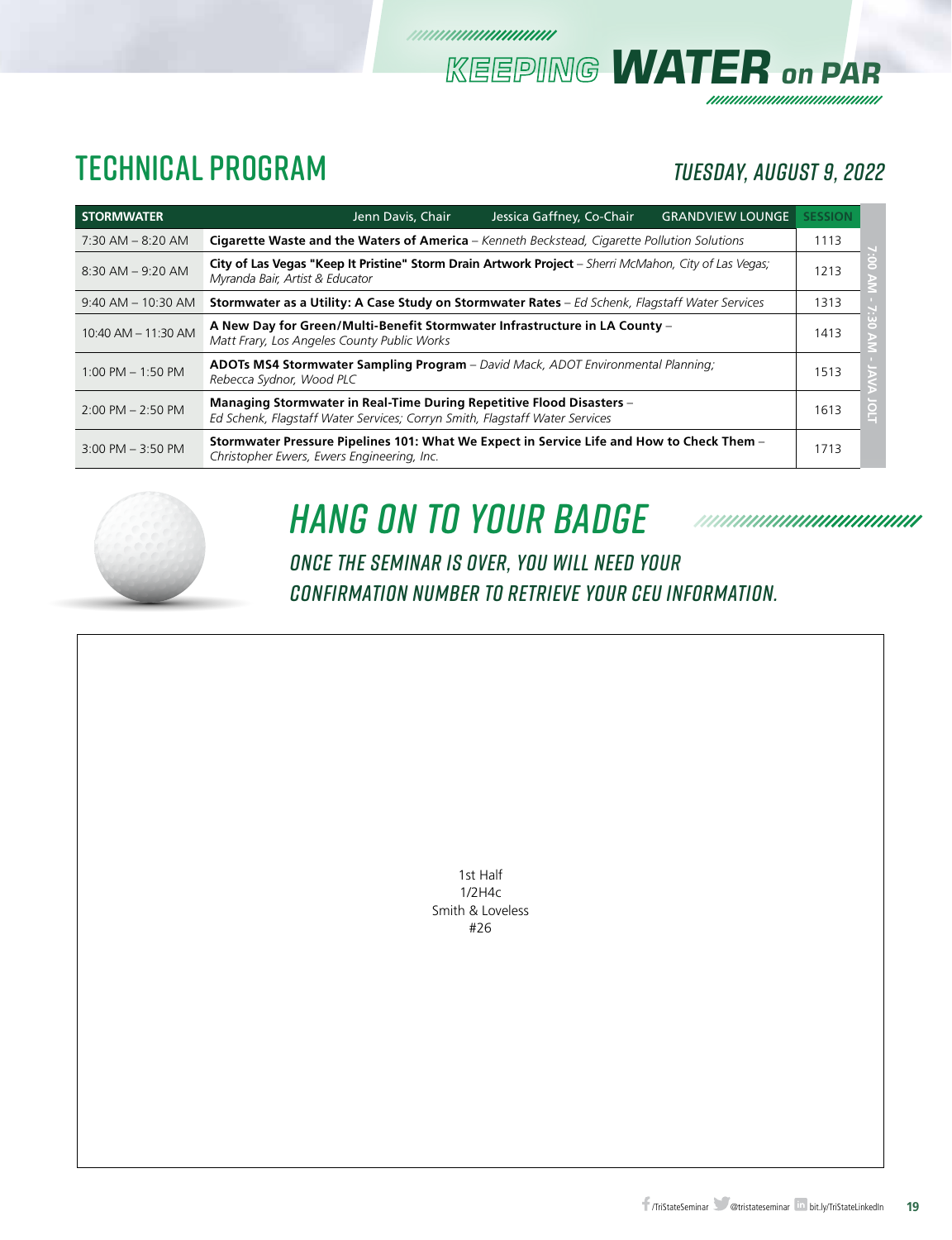

### TECHNICAL PROGRAM *WEDNESDAY, AUGUST 10, 2022*

| <b>MAINTENANCE</b>           | <b>SHOWROOM</b><br>Dave Badgley, Chair<br>Jason Badgley, Co-Chair                                                                                                                         | <b>SESSION</b> |                           |
|------------------------------|-------------------------------------------------------------------------------------------------------------------------------------------------------------------------------------------|----------------|---------------------------|
| $7:30$ AM $-$ 8:20 AM        | Are Your Water Tanks Capable of Surviving a Large Earthquake? You might Be Surprised. -<br>Mark Moore, Blue Locker Commercial Diving                                                      | 2106           |                           |
| $8:30$ AM $-9:20$ AM         | Integrating Valve Inspections With Pipeline Inspections - Britt Klein, Xylem Inc.                                                                                                         | 2206           |                           |
| $9:40$ AM $-$ 10:30 AM       | What You Need to Know About the Recent Changes in the Design and Assessment of Steel Water<br><b>Storage Tanks</b> - Leslie Scott, Tank Industry Consultants                              | 2306           | NV 00:                    |
| 10:40 AM - 11:30 AM          | Reducing Inflow, Infiltration, Corrosion, and Water Loss in Manholes Using State of the Art Methods<br>– David Badgley, Badgley & Associates                                              | 2406           | $-7.30$                   |
| $1:00$ PM $-1:50$ PM         | Jeopardy: An Interactive Lesson on the Functions of Water and Wastewater Air Valves -<br>Crystal Flitton, GSM Arizona                                                                     | 2506           | $\leq$<br>×,              |
| $2:00$ PM $- 2:50$ PM        | Epoxy Systems in the Water Processing Market and Their Solutions -<br>Salvatore Parisi, ITW Performance Polymers                                                                          | 2606           | š                         |
| $3:00$ PM $-3:50$ PM         | Predictive and Preventative Maintenance for Electric Motors - Don Taft, Valley Power Systems                                                                                              | 2706           | ō<br>Ĕ                    |
| <b>WASTEWATER COLLECTION</b> | Robert Wooten, Chair<br><b>GRAND BALLROOM B</b><br>Brandon Martinez, Co-Chair                                                                                                             | <b>SESSION</b> |                           |
| $7:30$ AM $-8:20$ AM         | Increasing Production and Lowering Equipment Downtime –<br>Rusty Nezat, Nezat Training and Consulting, Inc.                                                                               | 2102           |                           |
| $8:30$ AM $-9:20$ AM         | Wastewater Insepction Technologies - Complete Understanding of Your System -<br>Matthew Olson, CUES, Inc.                                                                                 | 2202           |                           |
| $9:40$ AM $- 10:30$ AM       | <b>Collection Line Strategies</b> - Rick Allen, Biolynceus                                                                                                                                | 2302           |                           |
| 10:40 AM - 11:30 AM          | Calibration & Bump Test Requirements for Direct Reading Portable Gas Monitors -<br>Michael Calvo, Good for Gas Instrumentation                                                            | 2402           |                           |
| $1:00$ PM $-1:50$ PM         | Flow, Pressure, and Care of the Rodder Hose - Carey Olcott, Haaker Equipment Company                                                                                                      | 2502           | 9:20 A                    |
| $2:00$ PM $- 2:50$ PM        | Eliminating FOG and Odor in Collection Systems - Jim Dartez, Reliant Water Technologies                                                                                                   | 2602           |                           |
| $3:00$ PM $-3:50$ PM         | Events at Tuscany Lift Station - David McBride, City of Henderson; James Koloski, City of Henderson                                                                                       | 2702           |                           |
| <b>WASTEWATER TREATMENT</b>  | LeAnna Risso, Chair<br>Sidney Innerebner, Co-Chair<br><b>SONOMA C &amp; D</b>                                                                                                             | <b>SESSION</b> |                           |
| $7:30$ AM $-$ 8:20 AM        | Resource Recovery Success in Pima County, Arizona - Fernando Sarmiento, Greeley and Hansen;<br>Bobby De Angelo, Pima County RWRD                                                          | 2110           |                           |
| $8:30$ AM $-9:20$ AM         | Filaments and Other Settling Issues - Steve Leach, Leach Microbial Consulting                                                                                                             | 2210           | ŏ                         |
| $9:40$ AM $- 10:30$ AM       | Optimizing Clarifiers: We Continue to Learn - John Esler, Clarifier Perfromance Evaluations, Inc.                                                                                         | 2310           | 5                         |
| 10:40 AM - 11:30 AM          | Wastewater Surveillance of SARS-CoV-2 in Las vegas - Dr. Edwin Oh, Univeristy of Nevada, Las vegas                                                                                        | 2410           |                           |
| $1:00$ PM $-1:50$ PM         | Coagulant/Polymer 101 – Fundamentals of Sedimentation and Dewatering –<br>Yong Kim, UGSI Solutions, Inc.                                                                                  | 2510           |                           |
| $2:00$ PM $- 2:50$ PM        | Saving Energy and Money Through Better Mixing - Alden Meade, Xylem                                                                                                                        | 2610           |                           |
| $3:00$ PM $-3:50$ PM         | Lessons Learned on Odor Control Mangement in the Southwest -<br>Ricardo Perez, Greeley and Hansen; Ray David, Greeley and Hansen                                                          | 2710           |                           |
| <b>WATER DISTRIBUTION</b>    | Ken Snow, Chair<br><b>GRAND BALLROOM A</b><br>Steve Davis, Co-Chair                                                                                                                       | <b>SESSION</b> |                           |
| 7:30 AM - 8:20 AM            | Proactive Measures Taken to Prepare Goodyear Distribution System for New Surface Water Source -<br>Joseph Chang, Jacobs                                                                   | 2111           |                           |
| 8:30 AM - 9:20 AM            | Managing Real-Time Customer Service Requests in a Mobile, Map-Based Software Solution -<br>Sean Dingman, Websoft Developers, Inc.                                                         | 2211           |                           |
| 9:40 AM - 10:30 AM           | Elements of an Effective Water Meter Replacement Program -<br>Stephen Davis, Metering Technology Consultants                                                                              | 2311           |                           |
| 10:40 AM - 11:30 AM          | Learn How to Select, Size, and Install Waster Mters for Commercial and Industrial Applications -<br>David Blakeney, Badger Meter Inc.                                                     | 2411           | 1:30 AM - 1:00 PM - LUNCH |
| 1:00 PM $-$ 1:50 PM          | A Systemic Approach for Steel Storage Tank Condition Assessment: Inspection to Rehabilitation -<br>Fariya Sharif, HDR, Inc; Hadley Habeck, HDR, Inc.                                      | 2511           |                           |
| $2:00$ PM $- 2:50$ PM        | AWWA D102-21 Coating Systems for Tanks: Which Systems Offer Longest Service Life & Lowest<br>Life-Cycle - Randy Moore, Tnemec Company, Inc.; Tug Ferguson, Southwest Coatings Specialists | 2611           |                           |
| $3:00$ PM $- 3:50$ PM        | Demystifying Satellite Leak Detection and the Value to Today's Water Utilities - Eric Trerotola, ASTERRA                                                                                  | 2711           |                           |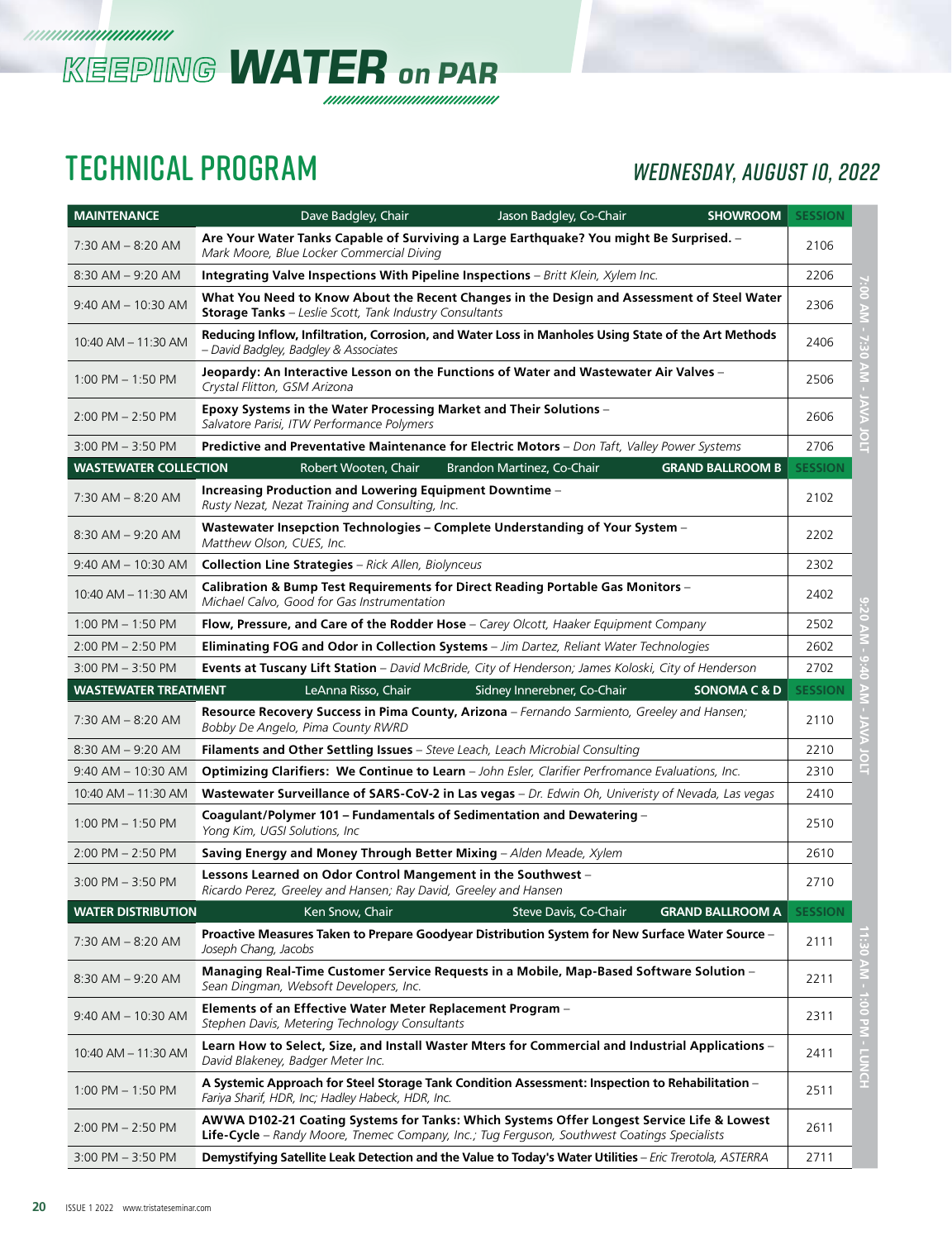## TECHNICAL PROGRAM *WEDNESDAY, AUGUST 10, 2022*

*KEEPING WATER on PAR*

|                        | <b>ELECTRICAL/INSTRUMENTATION &amp; CONTROLS</b><br><b>SONOMA B</b><br>Peter Beaulieu, Chair<br>Heath Szymanski, Co-Chair                                                                                                                        | <b>SESSION</b> |                 |  |  |
|------------------------|--------------------------------------------------------------------------------------------------------------------------------------------------------------------------------------------------------------------------------------------------|----------------|-----------------|--|--|
| $7:30$ AM $-$ 8:20 AM  | The Modern Water/Wastewater Control System Demystified: SCADA Basics for Users (Operators) -<br>Luke Stephenson, Enterprise Automation                                                                                                           | 2114           |                 |  |  |
| $8:30$ AM $-9:20$ AM   | <b>Practical Steps to Improve Your SCADA Cybersecurity Today</b> – Joe Hurley, Woodard & Curran                                                                                                                                                  |                |                 |  |  |
| $9:40$ AM $- 10:30$ AM | How Industrial Ethernet Will Shape the Future of Water - Nick Hanson, Endress+Hauser                                                                                                                                                             | 2314           |                 |  |  |
| 10:40 AM - 11:30 AM    | <b>Dewatering Automation Using Predictive Controls</b> - Tony Guerra, Valmet                                                                                                                                                                     | 2414           |                 |  |  |
| $1:00$ PM $-1:50$ PM   | Real-Time Pipeline Condition Assessment Using Artificial Intelligence and Internet of Things -<br>Tanmay Thakur, Nobel Systems; David Manuwa, Nobel Systems                                                                                      | 2514           |                 |  |  |
| $2:00$ PM $- 2:50$ PM  | <b>The Digital Transformation of Water and Wastewater</b> – Emily Kinloch, Atkins North America;<br>Judy Kareck, Atkins North America                                                                                                            | 2614           |                 |  |  |
| $3:00$ PM $-3:50$ PM   | <b>The Future of AMI - 1 Minute Data</b> - Charlie Prosch, Metron Farnier                                                                                                                                                                        | 2714           |                 |  |  |
|                        | <b>NAPA C &amp; D</b><br><b>ENVIRONMENTAL COMPLIANCE/PRETREATMENT</b> Nicole deMoet, Chair Towanda Heape, Co-Chair                                                                                                                               | <b>SESSION</b> |                 |  |  |
| $7:30$ AM $-8:20$ AM   | Why Pretreatment Ordinances? - Rick Allen, Biolynceus                                                                                                                                                                                            | 2107           |                 |  |  |
| $8:30$ AM $-9:20$ AM   | Case Study: FOG Grease Interceptor Replacement - Joseph Jenkins, EEC Environmental                                                                                                                                                               | 2207           |                 |  |  |
| 9:40 AM - 10:30 AM     | Categorical Wastewater Discharge Permitting: Pretreatment Case Studies and Considerations -<br>Chelsea Weaver, City of Phoenix                                                                                                                   | 2307           |                 |  |  |
| 10:40 AM - 11:30 AM    | Syncing Cross Connection and Pretreatment Programs - Kathleen Garcia, City of Peoria                                                                                                                                                             | 2407           |                 |  |  |
| $1:00$ PM $-1:50$ PM   | PFAS: Mission 2022 and Beyond: Capture and Destroy - Cathy Swanson, Puolite Corporation;<br>Dan Teeters, Purolite Corporation                                                                                                                    | 2507           |                 |  |  |
| $2:00$ PM $- 2:50$ PM  | Microplastics: An Emerging Contaminant of Concern - Heather Jennings, Probiotic Solutions                                                                                                                                                        | 2607           |                 |  |  |
| $3:00$ PM $-3:50$ PM   | Leveraging Pretreatment Programs for One Water Initiatives: Findings From the Water Research<br><b>Foundation</b> – Brynne Weeks, Carollo Engineers, Inc.                                                                                        | 2707           |                 |  |  |
|                        | <b>NAPA A &amp; B</b><br><b>ENVIRONMENTAL HEALTH/SAFETY &amp; SECURITY</b><br>James Taylor, Chair Tim Page-Bottorff, Co-Chair                                                                                                                    | <b>SESSION</b> |                 |  |  |
| $7:30$ AM $-$ 8:20 AM  | <b>Understanding NFPA 70E Electrical Safety</b> - Ralph Stevens, Facilitation Unlimited                                                                                                                                                          | 2108           |                 |  |  |
| $8:30$ AM $-9:20$ AM   | Safely Managaing My Contractors - Stu Kemppainen, Workplace Safety Specialists                                                                                                                                                                   | 2208           |                 |  |  |
| $9:40$ AM $- 10:30$ AM | Sustainability Within Collection Systems: Methane Mitigation and Odor Control Programs –<br>Quinn Moss, Wevoqua Water Technologies; Nick Wagner, Manatee County Utilities                                                                        | 2308           |                 |  |  |
| 10:40 AM - 11:30 AM    | Safety Leadership in Your Workplace - Jon Cordoba, P3 Safety Solutions                                                                                                                                                                           | 2408           | <u>음</u>        |  |  |
| 1:00 PM - 1:50 PM      | Navigating Risks Utilizing a Tailored Process - Robert Delgado, Inland Empire Utilities Agency;<br>Kenneth Monfore, Inland Empire Utilities Agency                                                                                               | 2508           |                 |  |  |
| $2:00$ PM $- 2:50$ PM  | Overview of the OSHA Subpart AA Confined Space for Construction Standard -<br>Joe Wise, United Rentals Trench Safety                                                                                                                             | 2608           |                 |  |  |
| $3:00$ PM $-3:50$ PM   | Which Confined Space Standard Do I Follow? 1910 General Industry or 1926 Construction -<br>Kris Graham, United Rentals Trench Safety                                                                                                             | 2708           |                 |  |  |
| <b>STORMWATER</b>      | Jenn Davis, Chair<br>Jessica Gaffney, Co-Chair<br><b>GRANDVIEW LOUNGE</b>                                                                                                                                                                        | <b>SESSION</b> |                 |  |  |
| 7:30 AM – 8:20 AM      | NDEP Construction Stormwater General Permit - Revision 2022 - Kathryn Foxworthy, Nevada Division<br>of Environmental Protection; Meghan Lyle, Nevada Division of Environmental Protection                                                        | 2113           | ω               |  |  |
| $8:30$ AM $-9:20$ AM   | Construction Erosion and Sediment Control BMP Numeric Effluent Limits for TMDL Compliance –<br>Mark Grey, Construction Industry Coalition on Water Quality; Russ Foster, J. F. Shea Co., Inc.                                                    | 2213           | O<br>NV 0       |  |  |
| 9:40 AM - 10:30 AM     | Basin Instincts: Post-Construction BMP Compliance and the Single-Family Residence -<br>Shawnetta Grandberry, City of Carlsbad                                                                                                                    | 2313           |                 |  |  |
| 10:40 AM - 11:30 AM    | The Long-Term Performance, Maintenance, and Operation of Stormwater LID BMPs -<br>Adrian Montoya, Riverside County Flood Control and Water Conservation District;<br>Matt Yeager, Riverside County Flood Control and Water Conservation District | 2413           | 1:00 PM - LUNCH |  |  |
| $1:00$ PM $- 1:50$ PM  | You, Me, and Your QSP: A Municipal Perspective on Construction Site Compliance -<br>Shawnetta Grandberry, City of Carlsbad                                                                                                                       | 2513           |                 |  |  |
| $2:00$ PM $- 2:50$ PM  | <b>Streamlining Stormwater Compliance at Wastewater Treatment Facilities</b> – Abigail Sumanis, Clark<br>County Water Reclamation District; AJ Rodrigues, Clark County Water Reclamation District                                                | 2613           |                 |  |  |
| $3:00$ PM $- 3:50$ PM  | Stormwater Pollution Prevention Techniques - Thomas Owen, NPDES Stormwater Training Institute                                                                                                                                                    | 2713           |                 |  |  |

*mmmmmmmm*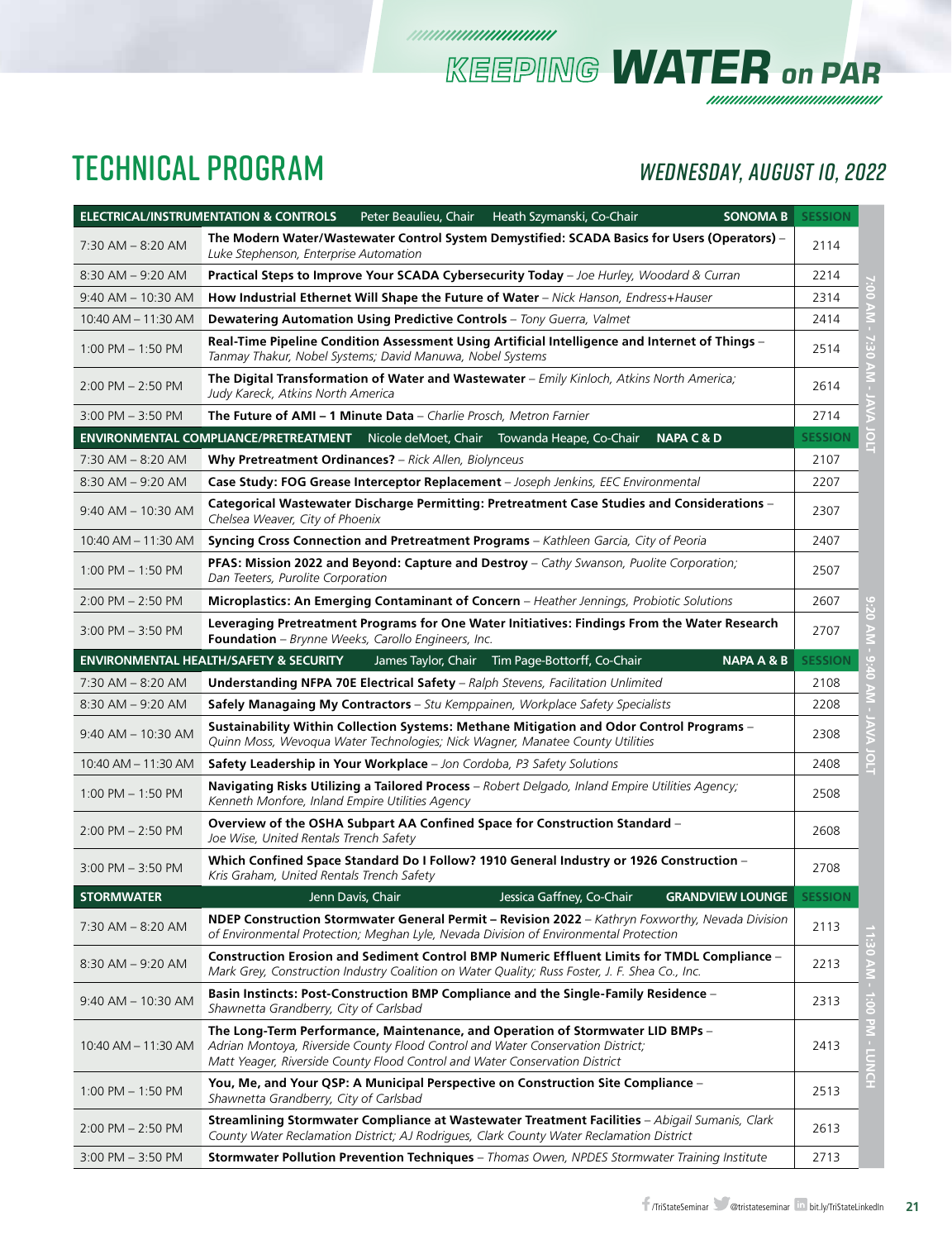

### TECHNICAL PROGRAM *WEDNESDAY, AUGUST 10, 2022*

| <b>SURFACE WATER/WATER TREATMENT</b> |                                   | Raj Chavan, Chair | Blake Gonska, Co-Chair                                                                                                                     | <b>SONOMA A</b> | <b>SESSION</b> |          |
|--------------------------------------|-----------------------------------|-------------------|--------------------------------------------------------------------------------------------------------------------------------------------|-----------------|----------------|----------|
| $7:30$ AM $-$ 8:20 AM                | Peter Strimple, Inframark         |                   | Techniques for Verifying Inline Chlorine & Turbidity Analyzers at Surface Water Treatment Plants -                                         |                 | 2112           | $\equiv$ |
| $8:30$ AM $-9:20$ AM                 |                                   |                   | <b>Disinfection Fundamentals &amp; Technologies</b> - Kamrun Ahmadi, Stantec                                                               |                 | 2212           |          |
| $9:40$ AM $- 10:30$ AM               | Raj Chavan, Atkins, North America |                   | <b>Water Treatment 101: Beyond the Faucet</b> – Mark Elkouz, Atkins, North America;                                                        |                 | 2312           |          |
| 10:40 AM - 11:30 AM                  |                                   |                   | Why Mixer? The Key Benefits and Technology Behind Reservior Mixing -<br>David Hartwig, D&H Water Systems; Clint Freeman, D&H Water Systems |                 | 2412           |          |
| $1:00$ PM $-1:50$ PM                 |                                   |                   | Best Practices for Design and Operation of Chemical Feed Systems - Andrew Snyder, D&H Water Systems                                        |                 | 2512           |          |
| $2:00$ PM $- 2:50$ PM                | Kara Fritze, Kasco                |                   | Active Tank Mixing – An Operator's Most Versatile Tool to Solve Drinking Water Quality Problems –                                          |                 | 2612           |          |
| $3:00$ PM $-3:50$ PM                 | Michael Dirth, TOMCO2 Systems     |                   | The Basics of Carbon Dioxide Injection Methods & Equipment for pH Control -                                                                |                 | 2712           |          |



# *HanG on To YouR BadgE*

*ONCE THE SEMINAR IS OVER, YOU WILL NEED YOUR CONFIRMATION NUMBER TO RETRIEVE YOUR CEU INFORMATION.*

> 1/2H4c Flow-N-Control #48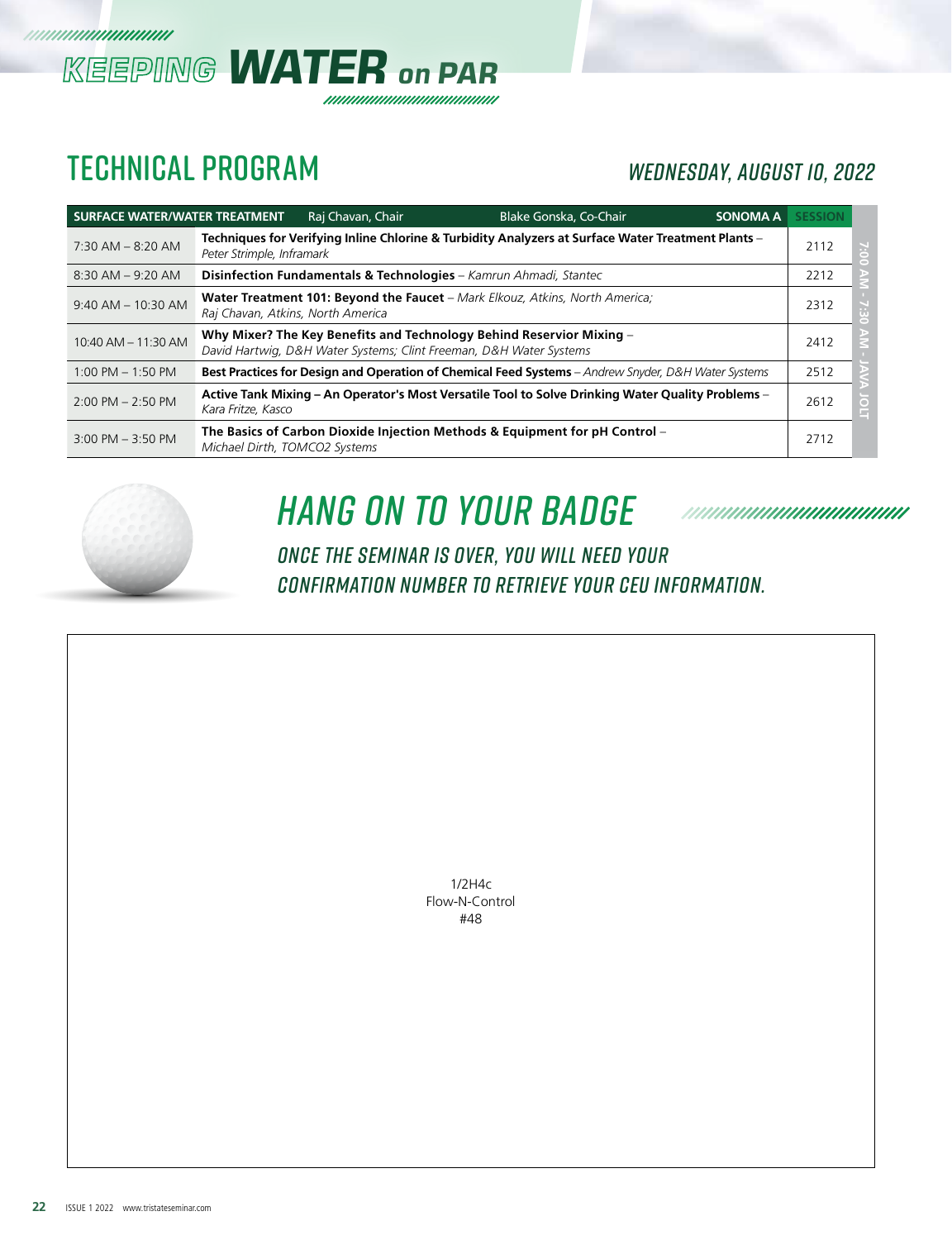### TECHNICAL PROGRAM *ThursDAY, AUGUST 11, 2022*

*KEEPING WATER on PAR*

| <b>MAINTENANCE</b>        | <b>SHOWROOM</b><br>Dave Badgley, Chair Jason Badgley, Co-Chair                                                                                                                       | <b>SESSION</b>           |
|---------------------------|--------------------------------------------------------------------------------------------------------------------------------------------------------------------------------------|--------------------------|
| 7:30 AM - 8:20 AM         | 8 Factors That Affect Pump Life - Water Lubricated - Geoffrey Bates, California Water Service                                                                                        | 3106                     |
| $8:30$ AM $-9:20$ AM      | Spend Now Or Pay Later: A Good Preventative Maintenance Program Can Save You Money -<br>David Hilliard, GHD Inc.                                                                     | 3206                     |
| $9:40$ AM $-$ 10:30 AM    | Troubleshooting and Maintaining Your Automatic Control Valve - Jim Lugo, Watts Water<br>Technology; Scott Allison, Delco Sales                                                       | 00.4<br>3306             |
| 10:40 AM - 11:30 AM       | Material Considerations for Impressed Current Cathodic Protection Systems in the Water Industry -<br>Charlie Poore, MESA Products, Inc.                                              | $-7.30$<br>3406          |
| $1:00$ PM $- 1:50$ PM     | Electronic O&M Manuals - A New Tool - Deve Peterson, Jacobs Engineering Group, Inc.;<br>Ryan Parenteaux, Jacobs Engineering Group, Inc.                                              | <b>AIN</b><br>3506       |
| $2:00$ PM $- 2:50$ PM     | Never Gonna Turn You Off, Never Gonna Shut You Down: Maintaining Plant Operations During<br>Construction - Kyle Kruger, Garver USA                                                   | 3606                     |
| $3:00$ PM $-3:50$ PM      | Pipe & Well Rehabilitation: Muriatic Acid and Wishful Thinking Are Not Enough -<br>Steven Carl, Progressive Environmental Services                                                   | <b>DOLT</b><br>3706      |
|                           | <b>WASTEWATER COLLECTION</b> Robert Wooten, Chair<br><b>GRAND BALLROOM B</b><br>Brandon Martinez, Co-Chair                                                                           | <b>SESSION</b>           |
| $7:30$ AM $-8:20$ AM      | New Technologies Enabling Condition-Based Maintenance for Collection Systems -<br>Jon Borden, RH Borden and Company                                                                  | 3102                     |
| $8:30$ AM $-9:20$ AM      | Innovative Bioaugmentation Technology for Fats, Oil, and Grease (FOG) Control in Wastewater<br><b>Collection Systems</b> - Douglas Fagans, In-Pipe Technology                        | 3202                     |
| $9:40$ AM $- 10:30$ AM    | Advanced Pipeline Inspection - Stephanie Prescott, Jack Doheny Company; Kevin Kelly, Jack Doheny Company                                                                             | 3302                     |
| 10:40 AM - 11:30 AM       | Improving CIPP Installation Quality Utilizing A Curing Monitoring System -<br>Michael Hoffmaster, Vortex Companies                                                                   | 0.20<br>3402             |
| $1:00$ PM $- 1:50$ PM     | Emergency Sewer Force Main Design-Build Project With FRP Pipe - Jeff LeBlanc, Thompson Pipe Group                                                                                    | $\geq$<br>3502           |
| $2:00$ PM $- 2:50$ PM     | Examining Whether Depth-Only Monitors Can Effectively Measure Infiltration & Inflow (I&I) -<br>Jay Boyd, ADS Environmental Services                                                  | $0 + 6$<br>3602          |
| $3:00$ PM $-3:50$ PM      | Collection System Management Using a Mobile, Map-Base Software System -<br>Sean Dingman, Websoft Developers, Inc                                                                     | 3702                     |
|                           | <b>WASTEWATER TREATMENT</b> LeAnna Risso, Chair<br><b>SONOMA C &amp; D</b><br>Sidney Innerebner, Co-Chair                                                                            | <b>SESSION</b>           |
| 7:30 AM - 8:20 AM         | How Much Does Grit Cost You? - Eric Tobin, Hydro International                                                                                                                       | 3110<br>$\circ$          |
| $8:30$ AM $-9:20$ AM      | Biological Phosphorus Removal in a True Batch Sequencing Batch Reactor System -<br>Manuel de los Santos, Aqua-Aerobic Systems                                                        | E<br>3210                |
| $9:40$ AM $- 10:30$ AM    | City of Surprise Consolidates Two Water Reclamation Facilities to Increase Operational<br>Efficiencies - Fernando Sarmiento, Greeley and Hansen;, Johhny Cordova, Greeley and Hansen | 3310                     |
| 10:40 AM - 11:30 AM       | Coping With Struvite: Current Practice & A Novel Approach to Avoidance -<br>Lance Rodeman, BCR Environmental                                                                         | 3410                     |
| 1:00 PM - 1:50 PM         | Three (3) Major Advantages of Disinfecting Wastewater in Closed Vessel UV Systems -<br>Patrick Bollman, Evoqua                                                                       | 3510                     |
| $2:00$ PM $- 2:50$ PM     | It Doesn't Have to Stink: Wastewater Odor Control 101 - Ian Watson, USP Technologies                                                                                                 | 3610                     |
| $3:00$ PM $-3:50$ PM      | Lessons Learned During a Major Maintenance Project at a Treatment Plant -<br>James Koloskie, City of Henderson; Brian Carlson, City of Henderson                                     | ë<br>3710                |
| <b>WATER DISTRIBUTION</b> | Ken Snow, Chair<br><b>GRAND BALLROOM A</b><br>Steve Davis, Co-Chair                                                                                                                  | $\geq$<br><b>SESSION</b> |
| $7:30$ AM $-8:20$ AM      | New Technologies for Joining & Restraining Pipe - Kenneth Alessi, Hymax a Mueller Brand                                                                                              | 3111                     |
| $8:30$ AM $-9:20$ AM      | The Basics of Line Stops, Hot Taps, Valve Insertions, and Pipe Freezing – Steve Helm, Tap Master, Inc.                                                                               | 1:00 PM - LUNCH<br>3211  |
| 9:40 AM - 10:30 AM        | <b>Water Hammer and Transient Pressure Monitoring</b> – Frank Smith, Blacoh Industries                                                                                               | 3311                     |
| 10:40 AM - 11:30 AM       | <b>Smart City Initiative: What Is It? More Than Just AMI?</b> – Richard Sanders, Zenner USA                                                                                          | 3411                     |
| $1:00$ PM $-1:50$ PM      | Smart Pressure Monitoring Yields Multiple Utility Benefits - Chris Thompson, Sensus, a Xylem Brand;<br>Dawn Groves, Sensus, a Xylem Brand                                            | 3511                     |
| $2:00$ PM $- 2:50$ PM     | Combining Smart Metering With Acoustic Leak Detection - Martin Vaerum, Kamstrup Water Metering, LLC;<br>Karen Siu, Kamstrup Water Metering, LLC                                      | 3611                     |
| $3:00$ PM $- 3:50$ PM     | Re-evaluating Water Meter Life Cycles - Jase Warner, Elsinore Valley Municipal Water District                                                                                        | 3711                     |

*mmmmmmmm*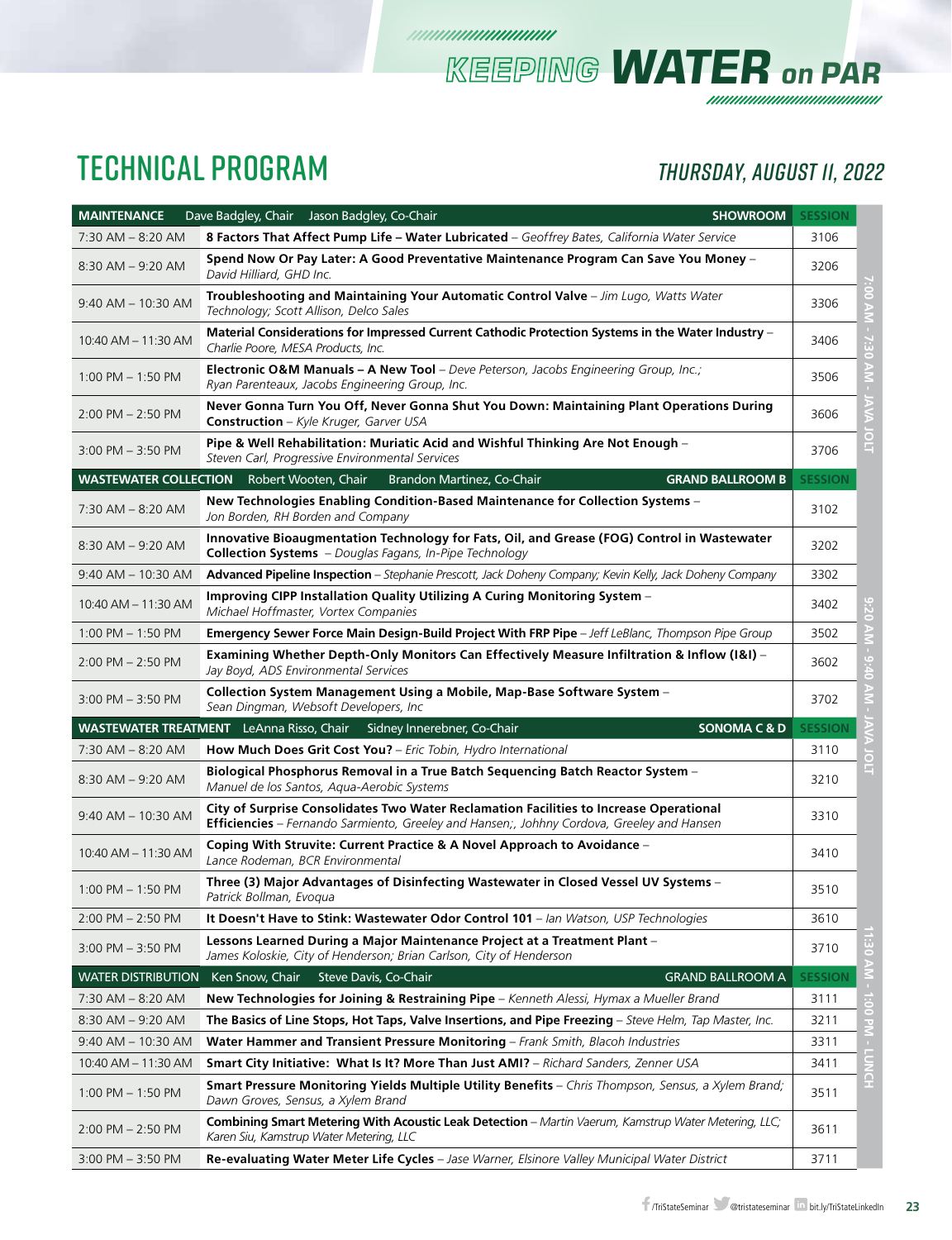

### TECHNICAL PROGRAM *ThursDAY, AUGUST 11, 2022*

|                                     | <b>BACKFLOW PREVENTION</b> Nathan Ellis, Chair<br><b>SONOMA B</b><br>Kevin Moran, Co-Chair                                                                                           | <b>SESSION</b> |                 |
|-------------------------------------|--------------------------------------------------------------------------------------------------------------------------------------------------------------------------------------|----------------|-----------------|
| $7:30$ AM $-$ 8:20 AM               | <b>Backflow Tester Certification Tips &amp; Tricks</b> - Chris Castaing, San Diego County Water Authority                                                                            | 3101           |                 |
| $8:30$ AM $-9:20$ AM                | Backflow Test Tracking Management Software Implementation - Sean Dingman, Websoft Developers, Inc.                                                                                   | 3201           |                 |
| $9:40$ AM $- 10:30$ AM              | <b>Backflow Prevention Assembly Approval Process – Part 1</b> – Henry Chang, University of Southern California                                                                       | 3301           |                 |
| 10:40 AM - 11:30 AM                 | Backflow Prevention Assembly Approval Process - Part 2 - Henry Chang, University of Southern California                                                                              | 3401           |                 |
| $1:00$ PM $-1:50$ PM                | Basics of Backflow and Detector Assemblies - Sean Perry, Apollo Valves                                                                                                               | 3501           |                 |
| $2:00$ PM $- 2:50$ PM               | <b>End to End Backflow Management for the City of Surprise</b> - Erin Mulligan, NJBSoft;<br>Randy de la Garza, City of Surprise                                                      | 3601           | G               |
| $3:00$ PM $-3:50$ PM                | What Does an Operator Need to Know About Cross Connections and Backflow? -<br>Kenneth Ashlock, Cross Connection Environmental                                                        | 3701           |                 |
|                                     | ENVIRONMENTAL COMPLIANCE/PRETREATMENT Nicole deMoet, Chair<br><b>NAPA C &amp; D</b><br>Towanda Heape, Co-Chair                                                                       | <b>SESSION</b> | Ĕ               |
| 7:30 AM - 8:20 AM                   | Liquid Gold Rush - Used Cooking Oil Theft and Its Collateral Environmental Impact -<br>Erik Anderson, Southern Nevada Health District                                                | 3107           |                 |
| $8:30$ AM $-9:20$ AM                | <b>Chromium VI: Best Treatment for Your Water</b> – Cathy Swanson, Puolite Corporation;<br>Dan Teeters, Purolite Corporation                                                         | 3207           |                 |
| $9:40$ AM $- 10:30$ AM              | Updated Review of PFAS - Regulatory and Technology Review - Justin Smith, Probiotic Solutions                                                                                        | 3307           |                 |
| 10:40 AM - 11:30 AM                 | But Is It Really A Categorical Facility? - Michael Placencia, City of Riverside                                                                                                      | 3407           |                 |
| $1:00$ PM $-1:50$ PM                | Connections – Current Issues Being Faced by the Largest Pretreatment Program West of the<br>Mississippi - Milton Boyd, Los Angeles County Sanitation District                        | 3507           |                 |
| $2:00$ PM $- 2:50$ PM               | <b>Understanding Pretreatment Compliance Inspections and Audits</b> - James Polek, USEPA Region 9                                                                                    | 3607           |                 |
| $3:00$ PM $-3:50$ PM                | <b>EPA Pretreatment Update</b> – Amelia Whitson, USEPA Region 9                                                                                                                      | 3707           |                 |
| RECLAIM/REUSE Frederick Tack, Chair | Coenraad Pretorius, Co-Chair<br><b>NAPA A &amp; B</b>                                                                                                                                | <b>SESSION</b> |                 |
| 7:30 AM - 8:20 AM                   | Reduced Life-Cycle Costs and Enhanced Sustainability of Wastewater Reuse Treatment<br><b>Applications</b> - Brett Quimby, Aqua-Aerobic Systems                                       | 3109           |                 |
| $8:30$ AM $-9:20$ AM                | Recycled Water Concerns and Challenges - Randy de la Garza, City of Surprise                                                                                                         | 3209           |                 |
| $9:40$ AM $- 10:30$ AM              | Reverse Osmosis in Potable Water Reuse: Why Doesn't It Get the Credit It Deserves? -<br>Hannah Ray, Southern Nevada Water Authority; Eric Dickenson, Southern Nevada Water Authority | 3309           | $\overline{C}$  |
| 10:40 AM - 11:30 AM                 | Reuse Water Delivery: Doing More With Less - Michael Bertrand, Town of Gilbert                                                                                                       | 3409           |                 |
| $1:00$ PM $-1:50$ PM                | Pathogen Removal by a 10-Year Old Microfiltration Membrane Bioreactor –<br>Larry Morris, Kubota Membrane USA Corporation; Amos Branch, Carollo Engineers, Inc.                       | 3509           |                 |
| $2:00$ PM $- 2:50$ PM               | Direct Potable Reuse (DPR) Demo Plant Brings Drought Resiliency and Efficiency with<br>Organics Monitor - Anik Chowdhury, Suez WTS; Steve Mungari, Suez WTS                          | 3609           |                 |
| $3:00$ PM $-3:50$ PM                | SoFi Stadium Multi-Functional Sustainable Water Resource Management System –<br>James Matthews, Pacific Advanced Civil Engineering; Andy Komor, Pacific Advanced Civil Engineering   | 3709           |                 |
|                                     | SURFACE WATER/WATER TREATMENT Raj Chavan, Chair Blake Gonska, Co-Chair<br><b>SONOMA A</b>                                                                                            | <b>SESSION</b> |                 |
| 7:30 AM - 8:20 AM                   | Zero2Waste® Gravity Filter Systems - Water  Every Drop Counts! - Mark Romers, Filter Magic                                                                                           | 3112           | ŏ               |
| $8:30$ AM $-9:20$ AM                | Cryo-Thermal Desalination + - Garold Hines, Watec Nevada                                                                                                                             | 3212           | AM -            |
| 9:40 AM - 10:30 AM                  | Disinfection By-Products: Prevention and Treatment Optimization -<br>Matt Ogden, IXOM Watercare, Inc.; Harvey Hibl, IXOM Watercare, Inc.                                             | 3312           |                 |
| 10:40 AM - 11:30 AM                 | Arsenic Groundwater Remediation with In-Situ Electrogenerated Reagent -<br>Vladimir Dozortsev, Aqua Metrology Systems                                                                | 3412           | 1:00 PM - LUNCH |
| 1:00 PM $-$ 1:50 PM                 | Considerations for Manganese Removal in Brackish RO Systems - Robert Boysen, Garver;<br>Caitlyn Ulrich, Garver                                                                       | 3512           |                 |
| 2:00 PM - 2:50 PM                   | Starting Up Goodyear's New Water Treatment Facility - Challenges & Opportunities with<br><b>DBO Delivery</b> - Teresa Smith-DeHesus, Jacobs; Barbara Chappell, City of Goodyear      | 3612           |                 |
| $3:00$ PM $- 3:50$ PM               | Santan Vista WTP Ballasted Flocculation Expansion Project - Brett Boissevain, WesTech Engineering, LLC                                                                               | 3712           |                 |